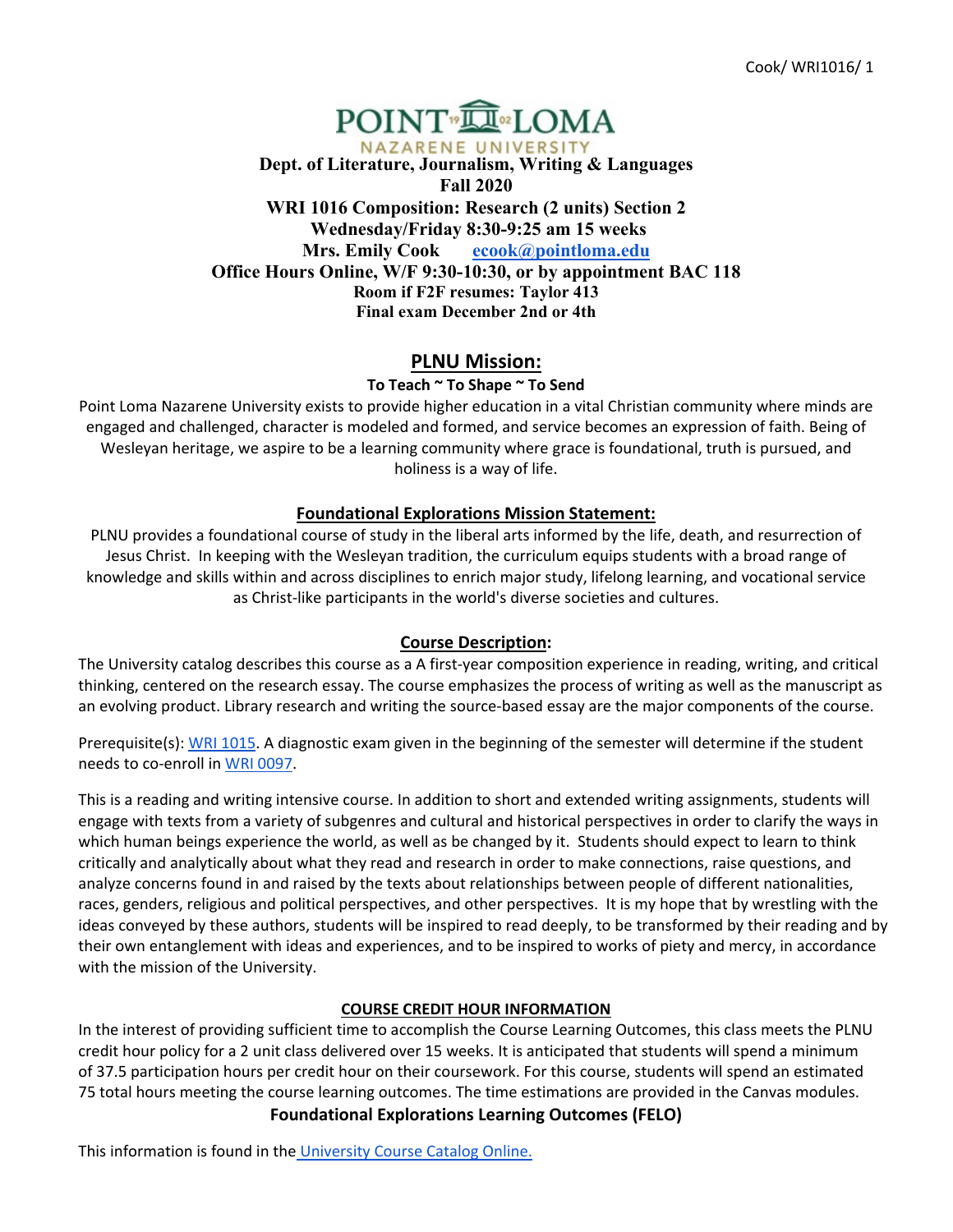Context #1: Learning, Informed by our Faith in Christ

- ILO\* #1: Students will acquire knowledge of human cultures and the physical and natural world while developing skills and habits that foster life-long learning.
- FELO 1a. Written: Students will be able to effectively express ideas and information to others through written communication.
- FELO 1b. Oral: Students will be able to effectively express ideas and information to others through oral communication.
- FELO 1c. Information Literacy: Students will be able to access and cite information as well as evaluate the logic, validity, and relevance of information from a variety of sources.
- FELO 1d. Critical Thinking: Students will be able to examine, critique, and synthesize information in order to arrive at reasoned conclusions.
- FELO 1e. Quantitative Reasoning: Students will be able to solve problems that are quantitative in nature.

Context #2: Growing, In a Christ-Centered Faith Community

- ILO #2: Students will develop a deeper and more informed understanding of self and others as they negotiate complex environments.
- FELO 2a. Students will develop an understanding of self that fosters personal well-being.
- FELO 2b. Students will understand and appreciate diverse forms of artistic expression.
- FELO 2c. Students will demonstrate an understanding of the complex issues faced by diverse groups in global and/or cross-cultural contexts.

Context #3: Serving, In a Context of Christian Faith

- ILO #3: Students will serve locally and/or globally in vocational and social settings.
- FELO 3. Students will demonstrate an understanding of Christian Scripture, Tradition, and Ethics, including engagement in acts of devotion and works of mercy.

\*ILO - Institutional Learning Objective

# **Course Learning Outcomes (CLOs)**

### *A student who completes WRI 1016 will be able to*

1. Apply (application) English language conventions in various genres of academic writing. (GELO 1a, 1c, 1d; DLO 1, 2, 3)

2. Demonstrate (application) knowledge of the stages of the writing process in academic writing: planning, drafting, organizing, composing, revising, and editing. (GELO 1a, 1c, 1d; DLO 1, 2, 3)

3. Evaluate (analysis) and utilize rhetorical modes of organization to create written compositions. (GELO 1a, 1c, 1d; DLO 1, 2, 3)

4. Evaluate (analysis) online sources of information for valid authority and expertise. (GELO 1a, 1c, 1d; DLO 1, 2, 3, 5)

5. Apply (application) documentation formats to cite research in written compositions. (GELO 1a, 1c, 1d; DLO 1, 2, 3)

6. Analyze (analysis) texts to determine point-of-view, differing perspectives, tone, purpose, audience, and theme. (GELO 1a, 1c, 1d; DLO 1, 2, 3)

### **STATE AUTHORIZATION**

State authorization is a formal determination by a state that Point Loma Nazarene University is approved to conduct activities regulated by that state. In certain states outside California, Point Loma Nazarene University is not authorized to enroll online (distance education) students. If a student moves to another state after admission to the program and/or enrollment in an online course, continuation within the program and/or course will depend on whether Point Loma Nazarene University is authorized to offer distance education courses in that state. It is the student's responsibility to notify the institution of any change in his or her physical location. Refer to the map o[n](https://www.pointloma.edu/offices/office-institutional-effectiveness-research/disclosures) [State Authorization](https://www.pointloma.edu/offices/office-institutional-effectiveness-research/disclosures) to view which states allow online (distance education) outside of California.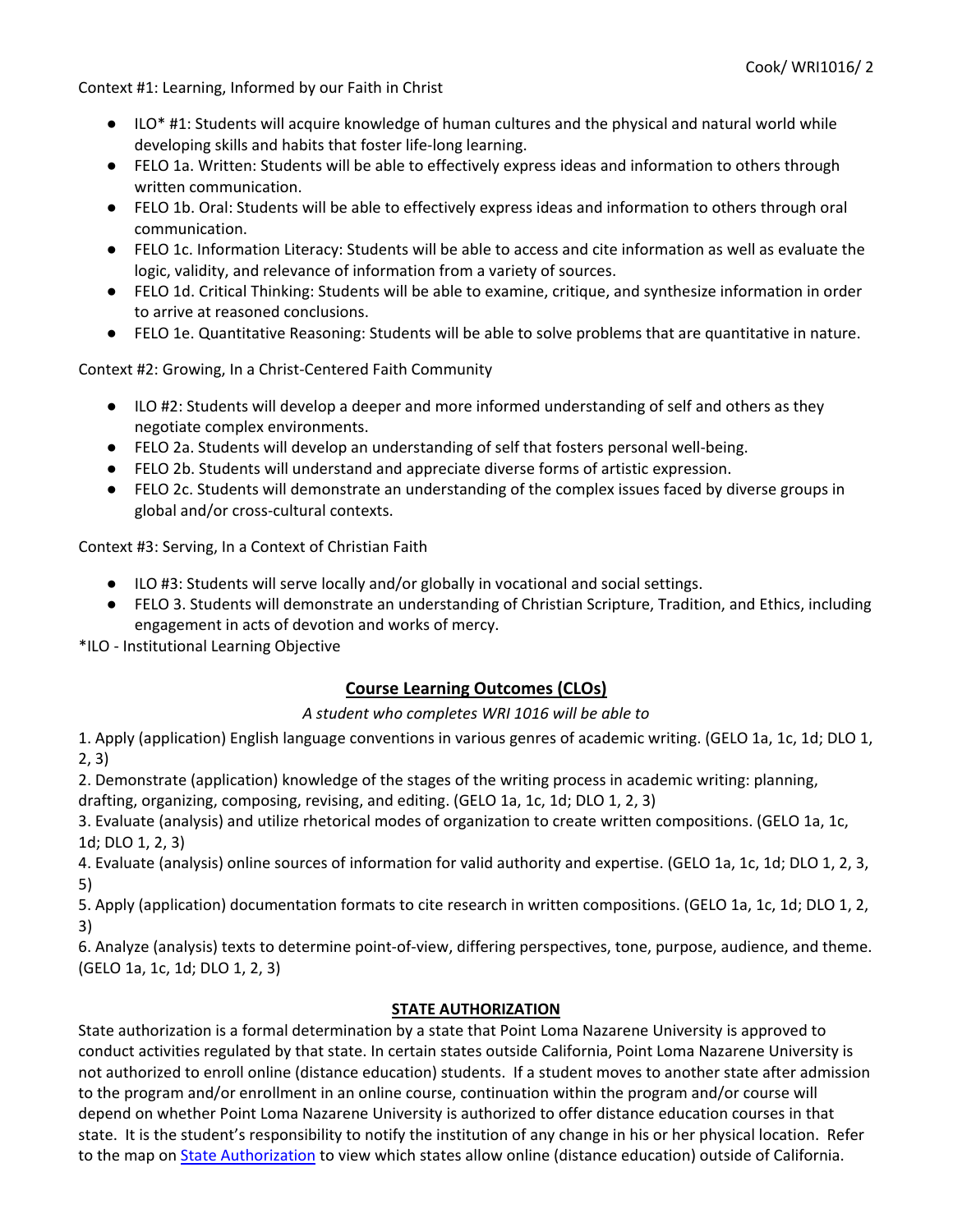# **USE OF TECHNOLOGY**

In order to be successful in the online environment, you'll need to meet the minimum technology and system requirements; please refer to the University's *[Technology and System Requirements](https://help.pointloma.edu/TDClient/1808/Portal/KB/ArticleDet?ID=108349)* information. Additionally, students are required to have headphone speakers compatible with their computer available to use. If a student is in need of technological resources please contact student-tech-request@pointloma.edu.

Problems with technology do not relieve you of the responsibility of participating, turning in your assignments, or completing your class work.

#### **SPIRITUAL CARE**

PLNU strives to be a place where students may grow as whole persons. To this end, we provide resources for our students to encounter God and grow in their Christian faith.

If students have questions, a desire to meet with the chaplain or have prayer requests, they may contact th[e](https://www.pointloma.edu/offices/spiritual-development) [Office of Spiritual Development](https://www.pointloma.edu/offices/spiritual-development) or share prayer requests in class discussions.

### **PLNU ACADEMIC ACCOMMODATIONS POLICY**

While all students are expected to meet the minimum standards for completion of this course as established by the instructor, students with disabilities may require academic adjustments, modifications or auxiliary aids/services. At Point Loma Nazarene University (PLNU), these students are requested to register with the Disability Resource Center (DRC), located in the Bond Academic Center (DRC@pointloma.edu or 619-849-2486). The DRC's policies and procedures for assisting such students in the development of an appropriate academic adjustment plan (AP) allows PLNU to comply with Section 504 of the Rehabilitation Act and the Americans with Disabilities Act. Section 504 prohibits discrimination against students with special needs and guarantees all qualified students equal access to and benefits of PLNU programs and activities. After the student files the required documentation, the DRC, in conjunction with the student, will develop an AP to meet that student's specific learning needs. The DRC will thereafter email the student's AP to all faculty who teach courses in which the student is enrolled each semester. The AP must be implemented in all such courses.

If students do not wish to avail themselves of some or all of the elements of their AP in a particular course, it is the responsibility of those students to notify their professor in that course. PLNU highly recommends that DRC students speak with their professors during the first two weeks of each semester about the applicability of their AP in that particular course and/or if they do not desire to take advantage of some or all of the elements of their AP in that course.

In addition, please send me an email about how I can best help you succeed in this class.

### **Attendance and Participation Policy:**

Success in this class (and in life) requires regular and punctual attendance. According to university policy, if students miss more than 10% of the synchronous class meetings, they may be de-enrolled. Since this class meets 30 times, you may be at risk if you miss more than 3 classes without consulting with me. If you miss more than 20% of synchronous sessions, you may be de-enrolled automatically. Consult the section on [Academic Policies](https://catalog.pointloma.edu/content.php?catoid=46&navoid=2650) in the Undergraduate Academic Catalog for more information.

Please see me or send me an email if you know you are going to miss a class or you have an illness. It is your responsibility to check Canvas for announcements if you miss class.

Participation also requires that you be mentally present in the online classroom, prepared for the discussions, and engaged in the material. Preparation will be demonstrated by your writing assignments, quizzes, and participation in discussions.

### **Public Discourse:**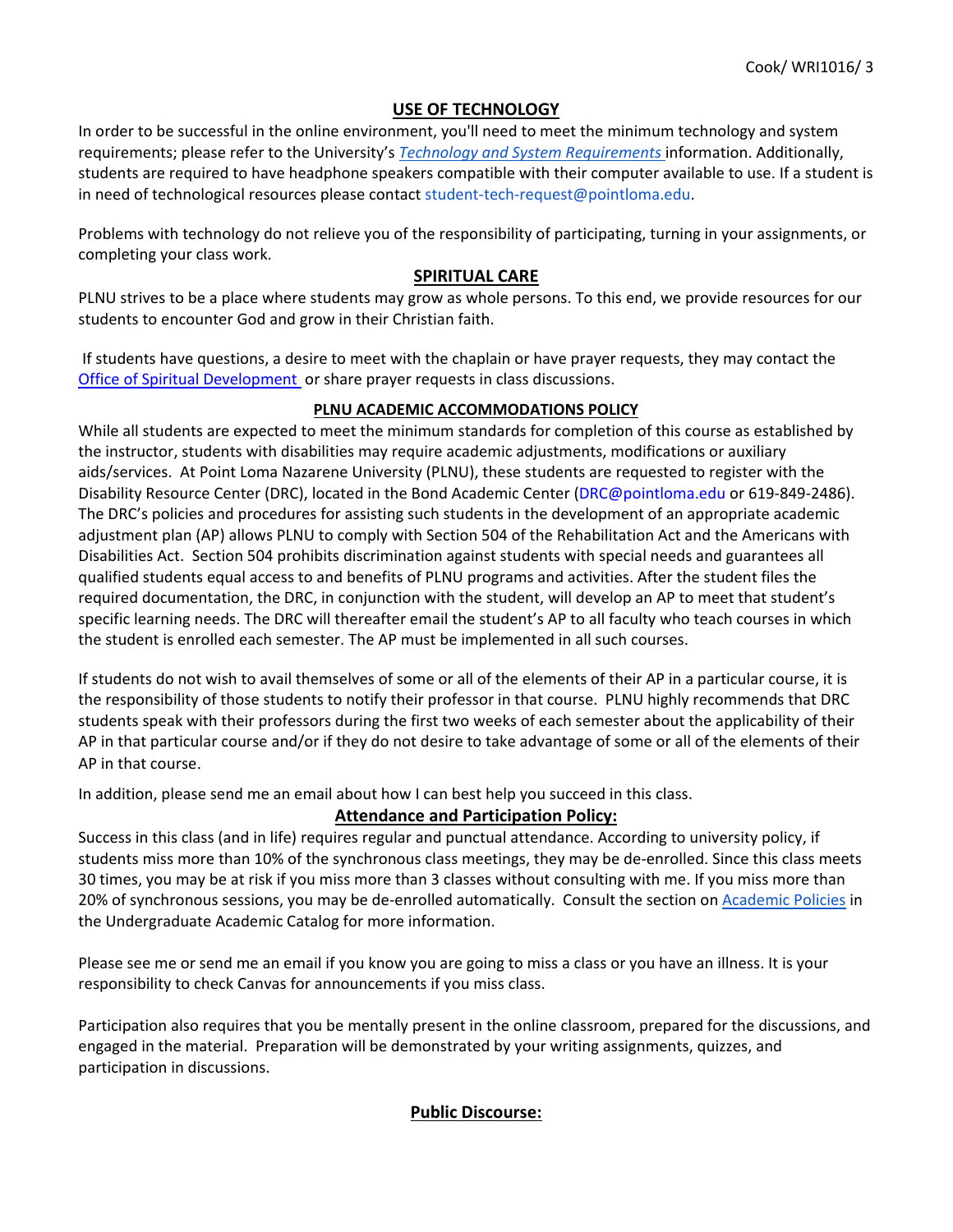One of the intangible benefits of a college education is the insight that comes while discussing and working with others. Although writing and researching seem like solitary pursuits, we will be engaging in collaborative discussions, peer reviews, and presentations. Please be aware that you will be asked to share your work.

Cook/ WRI1016/ 4

Fruitful discussions require an exchange of ideas and opinions from different perspectives and should raise questions and new considerations. I expect all PLNU students to be courteous, tactful, and respectful to their fellow students, even if their ideas and opinions differ. The virtues of humility, patience, generosity, civility, and thoughtfulness.

Since this is a course in communicating, we will also be aware of the different ways meaning is associated with language. We will follow the standards for inclusive language outlined in the major academic style guides, including the MLA Handbook: "Because good scholarship requires objectivity, careful writers of research papers avoid language that implies unsubstantiated or irrelevant generalizations about such personal qualities as age, economic class, ethnicity, sexual orientation, political or religious beliefs, race, or sex" (MLA Handbook, 8th ed., pp 32-33).

# **Academic Honesty Policy:**

Academic honesty is expected and required. All assignments should be your original work. As the Point Loma policy states, "Students should demonstrate academic honesty by doing original work and by giving appropriate credit to the ideas of others. Academic dishonesty is the act of presenting information, ideas, and/or concepts as one's own when in reality they are the results of another person's creativity and effort." See [Academic Policies](https://catalog.pointloma.edu/content.php?catoid=41&navoid=2435#Academic_Honesty) for definitions of kinds of academic dishonesty and for further policy information.

If I believe a submitted assignment demonstrates intentional academic dishonesty or plagiarism, I may give that assignment a failing grade or request the student resubmit. If the violation is serious or a student continues to violate the academic honesty policy, the student may fail the class. The University Catalog describes the appeal process. If you do not understand what constitutes plagiarism, you can consult the library's tutorial online about avoiding plagiarism or read the University's Academic Policies for definitions of kinds of academic dishonesty and for further policy information at http://catalog.pointloma.edu/content.php?catoid=8&navoid=864.

# **Copyright Policy:**

Point Loma Nazarene University, as a non-profit educational institution, is entitled by law to use materials protected by the US Copyright Act for educational purposes. Any use of those materials outside the classroom may violate the law. I have provided some links and digital content on Canvas for you to read. You are asked to print and annotate these materials for class use, but please do not redistribute or use these materials outside of class.

### **Late Policy:**

All assignments are to be submitted by the beginning of the class session when they are due—including assignments posted in Canvas. I recognize unforeseen circumstances arise, so I do accept late assignments up to two weeks late, except assignments due the last week of class. For each day that the assignment is late, the grade will be lowered 5%. Incompletes will only be allowed in extremely unusual circumstances.

### **Resources:**

There are many resources available to help you succeed in this course and others. These include

- The Writer's Studio in Bond Academic Hall, room 159, and [online here.](http://www.pointloma.edu/experience/academics/schools-departments/department-literature-journalism-modern-languages/writers-studio)
- Based on the scores of their diagnostic essays, some students might be asked to participate in WRI 097, a writing skills tutorial held in the Writer's Studio (or online). Sessions are 1 hour, 1 time a week, for 10 weeks and have a fee of \$150.00. This studio replaces a remedial course that might otherwise be required.
- The PLNU Library has print and digital resources to help you find additional information for your papers and presentation. The librarians can assist you in navigating the best databases for your topic.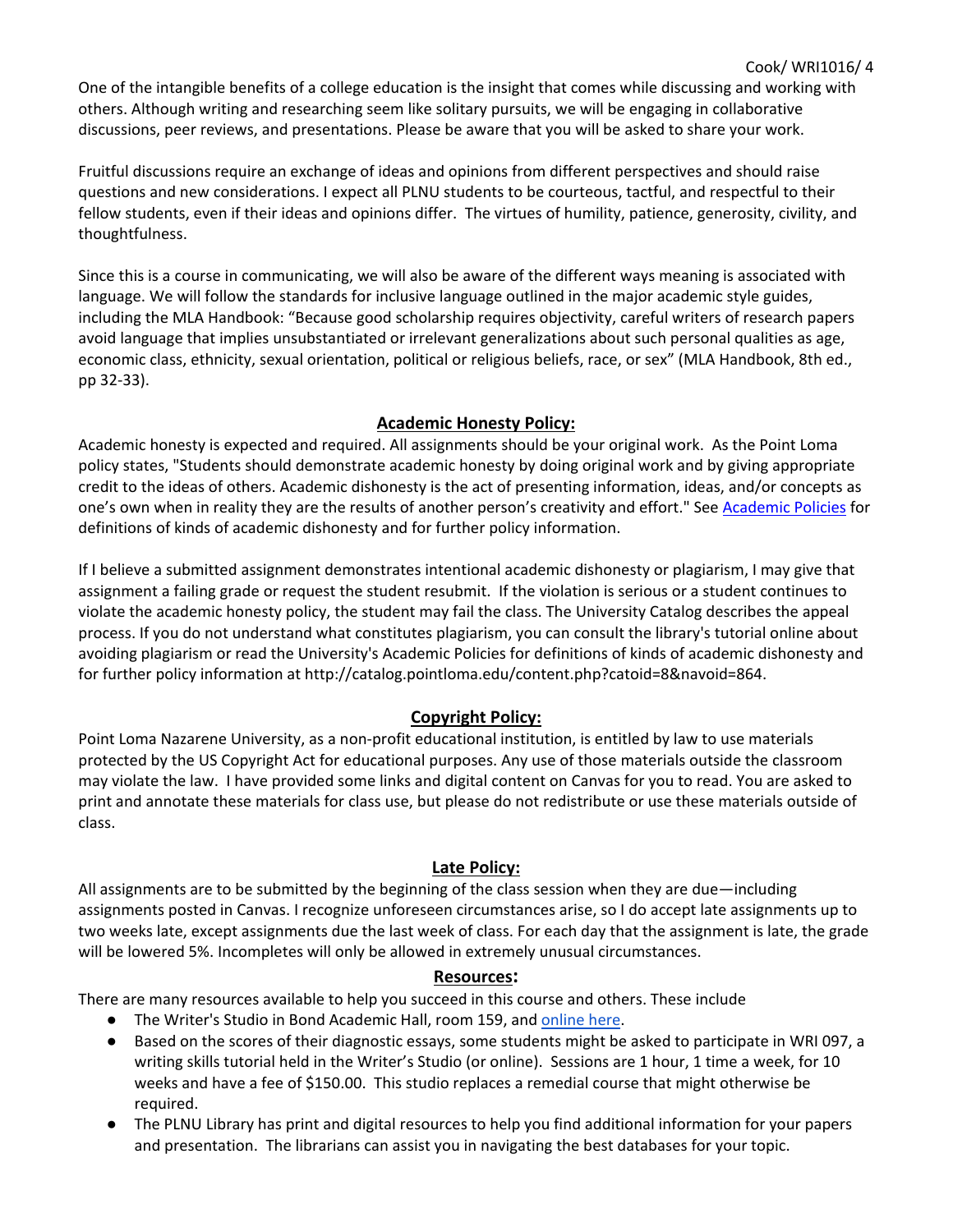- Canvas includes a variety of links to additional resources, including websites to help you with writing and additional information.
- Use me as a resource! Check into digital office hours or email me at **ecook@pointloma.edu** if you have any questions or need help finding information. I love connecting with students, answering questions, and talking about writing.

# **Assessment and Grading:**

To meet the learning objectives, the following assignments will form the basis of student assessment:

Short Writing Assignments and quizzes 30% −Lecture response/participation: 100 pts -Quizzes/library 10pts each - 100 pts - 3 Short writing assignments - 100 pts Research Paper and process: 60% - Discussions: 200 pts -Proposal 25 pts -Outline and Bib 50 pts (25 each) - Peer reviews 25 pts - Rough Draft 100 pts - Final Draft 100 pts - Presentation: 100 pts Final Exam: 100 points 10% Total points: 1000 points 100%

Grades are based on the University grade scale:

A=93-100 B+=87-89 C+=77-79 D+=67-69 A-= 92-90 B= 83-86 C= 73-76 D =63-66 B-= 80-82 C-= 70-72 D-= 60-62  $F = 0 - 59$ 

#### **Assignments:**

More complete descriptions of assignments will be provided on Canvas, along with grading rubrics for each type of assignment, but here is what students can expect:

Each week students will have three types of weekly "low-stakes" assignments. Grades will be based on completion and competence. These assignments are:

- 1. 9 Short quizzes over grammar and writing concepts taken on Canvas by the class period they are due.
- 2. 9 Weekly discussion board assignments submitted on Canvas. Initial posts will be responses to prompts, as well as notes and reflections on the readings. Students should respond to at least 3 classmates' posts for full credit.
- 3. Short responses to lecture notes and readings and/or other short writing assignments

Students can also expect longer writing assignments:

- 1. 3 short writing assignments of 2-4 pages
- 2. A 9-12 page research paper, divided into shorter assignments during the writing process.
- 3. A 10 15 minute presentation will give students the opportunity to teach the class about their research
- 4. The final exam will be a timed, probably synchronous essay test.

#### **Materials Required:**

- Sunstein, Bonnie Stone and Elizabeth Chiseri-Strater*. Fieldworking: Reading and Writing Research.*  Bedford/St. Martin's, 2012. (FW)
- Lundsford, Andrea. *The St. Martin's Handbook.* Bedford/St. Martin's, 2018 (SMH)
- Access to Canvas and any linked reading materials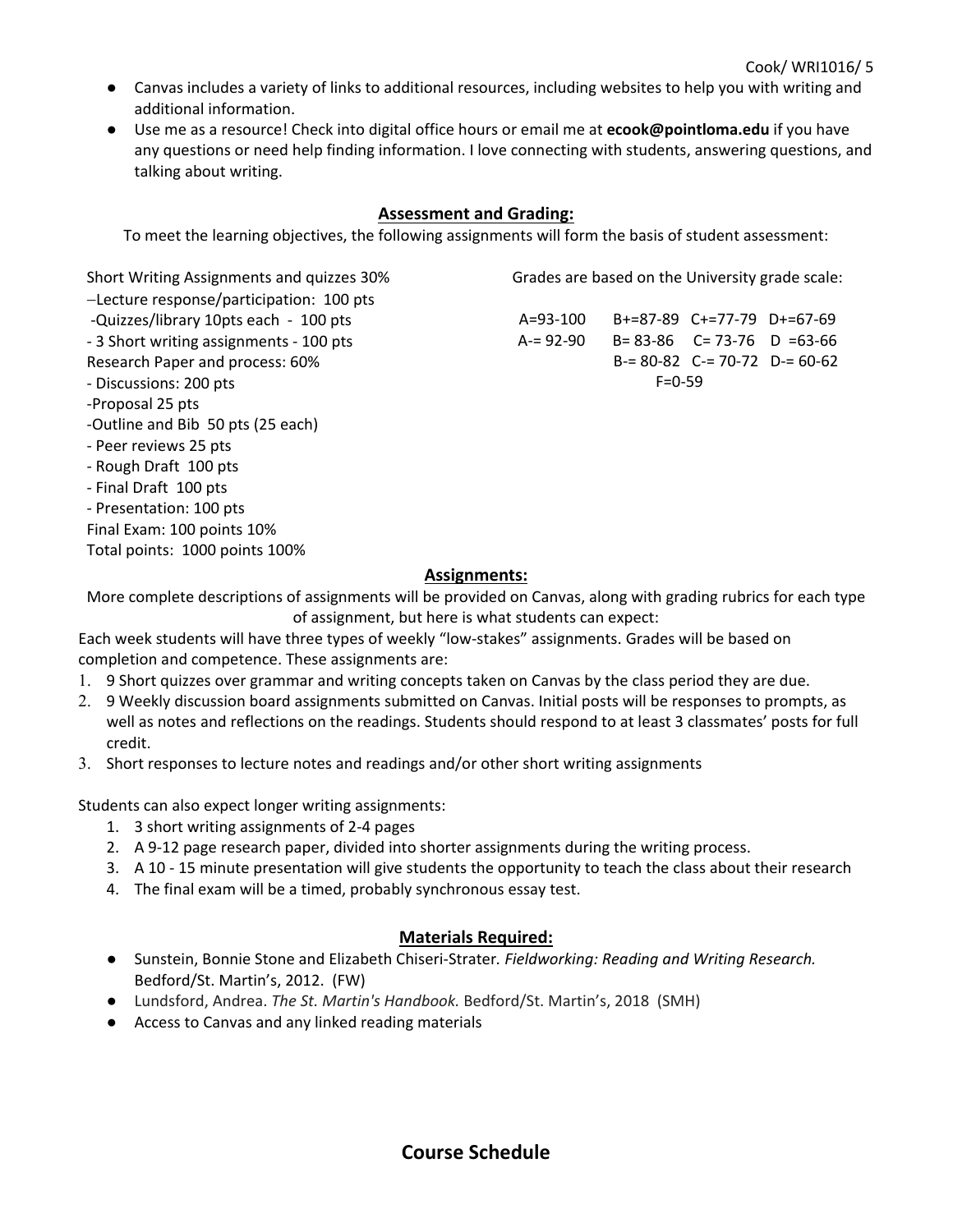Readings and assignment due dates are subject to revision. Be sure to check Canvas for messages.

| Date    | readings and assignment ade dates are sabject to revision. Be sare to check canvas for messages.<br><b>Readings and Topics</b> | Assignment                          |
|---------|--------------------------------------------------------------------------------------------------------------------------------|-------------------------------------|
| Week 1  | Introduction to WRI 1016, to the writing process, and to each                                                                  | Introductions: Post a picture       |
| W 8/    | other                                                                                                                          | First meeting online                |
| 19      |                                                                                                                                | Readings in Canvas                  |
| F 21    | Diagnostic essay - Zoom                                                                                                        |                                     |
| Week 2  | Rhetorical Modes and why we read, write, and research                                                                          | Lecture notes                       |
| W 26    | Design: Narrative                                                                                                              | Read: FW chp 1                      |
|         |                                                                                                                                | Readings in Canvas                  |
|         |                                                                                                                                | Refer: SMH chp 2                    |
| F 28    | Learning about cultures and subcultures                                                                                        | Grammar Quiz: Common errors         |
|         | Building an essay: Common Student Errors                                                                                       | Discussion Post: Campus/youth       |
|         |                                                                                                                                | cultures                            |
|         |                                                                                                                                | Choose a subculture                 |
| Week 3  | Critical/active reading, finding and interpreting information                                                                  | Lecture notes                       |
| W 9/2   | Design: Explication/exemplification                                                                                            | Read: FW chp 2                      |
|         | Thesis statements                                                                                                              | Readings in Canvas                  |
|         |                                                                                                                                | Refer: SMH pp 40-49, 360-85         |
| F4      | Listening and observing                                                                                                        | <b>Grammar Quiz: agreement</b>      |
|         | <b>Building blocks: Words</b>                                                                                                  | Discussion post: Observation notes  |
|         |                                                                                                                                | on other classes                    |
|         |                                                                                                                                | 9/6 Narrative Essay due: My         |
|         |                                                                                                                                | <b>Subculture</b>                   |
| Week 4  | Framing: Hooks and clinchers                                                                                                   | Lecture notes                       |
| W 9/9   | Positioning self and other                                                                                                     | Read: FW chp 3                      |
|         |                                                                                                                                | Refer: SMH 50-63, 95-117            |
| F 11    | Framing: Paragraphs/organization                                                                                               | Grammar Quiz: sentence errors       |
|         | Mortar: Punctuation and mechanics                                                                                              | <b>Discussion Post: Positioning</b> |
|         |                                                                                                                                | interviews                          |
|         |                                                                                                                                | Interview an insider or an elder    |
| Week 5  | <b>Library Days</b>                                                                                                            | Topic ideas due                     |
| W 9/16  |                                                                                                                                | Refer: SMH 64-93, 242-48, 402-492   |
|         |                                                                                                                                | Documentation guide                 |
| F 18    | Documentation                                                                                                                  |                                     |
| Week 6  | Design: Analysis and interpretation, figurative language                                                                       | Lecture notes                       |
| W       | Collaborating                                                                                                                  | Read: FW chp 5                      |
| 9/23    |                                                                                                                                | Refer: SMH 124-39, 292-305          |
|         |                                                                                                                                | Library assignment due              |
| F 25    | Learning to look                                                                                                               | 9/27 Essay 2 due: Profile           |
|         | Building materials: Sentence construction and variety,                                                                         | Quiz: Punctuation and Mechanics     |
|         |                                                                                                                                | Discussion Post: A Day in the life  |
|         |                                                                                                                                | Site visits                         |
| Week 7  | Design: Persuasion/Argumentation: The Appeals Process:                                                                         | Lecture notes                       |
| W Sept  | Ethos, logos, pathos                                                                                                           | Read: FW chp 4                      |
| 30      |                                                                                                                                | Refer: SMH 160-188, 232-240         |
| F Oct 2 | <b>Observing and Mapping Places</b>                                                                                            | <b>Discussion Post: Site notes</b>  |
|         | Building structure: Supporting evidence: Integrating                                                                           | Grammar Quiz: modifiers, voice      |
|         | quotations and paraphrasing                                                                                                    |                                     |